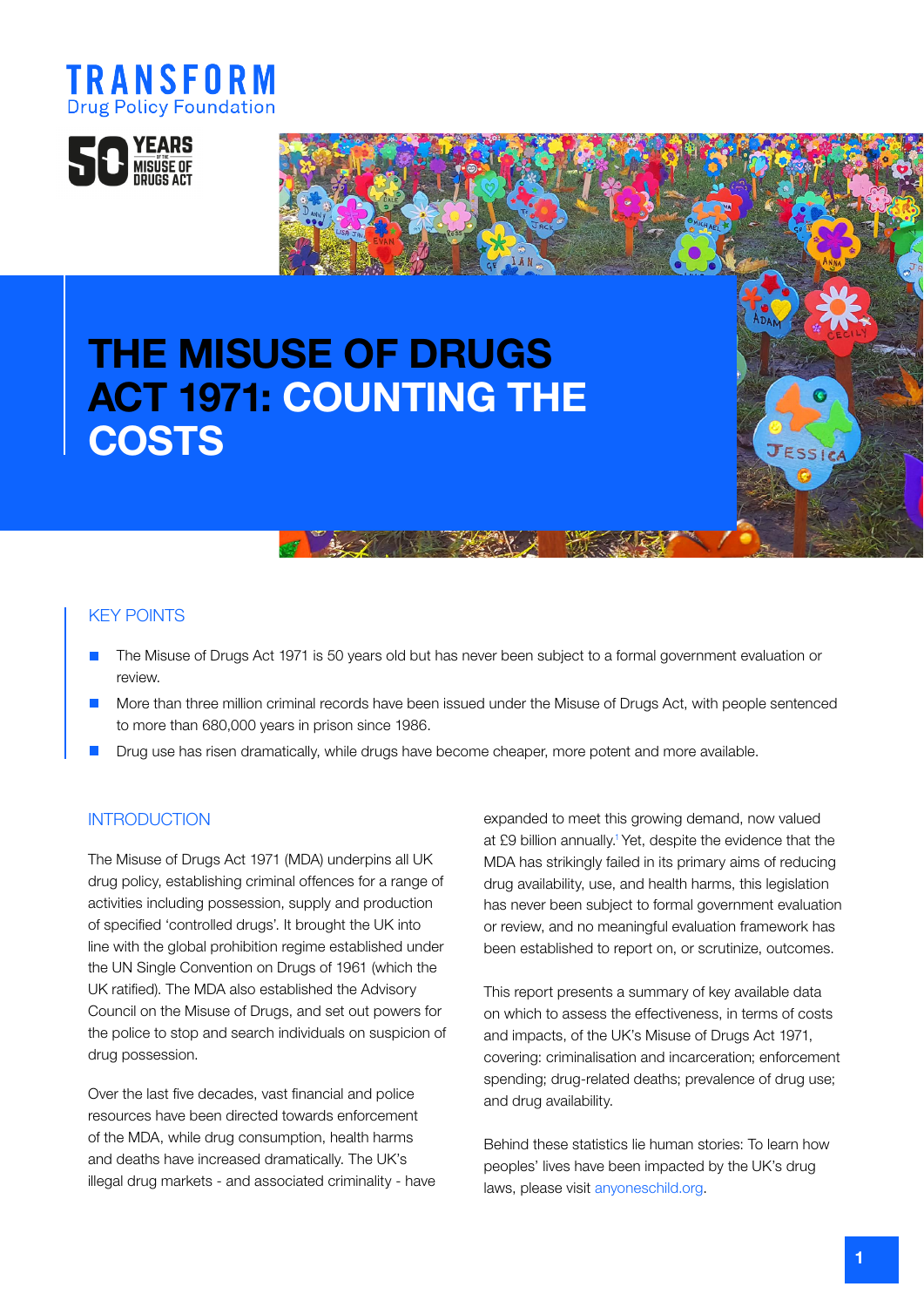## MILLIONS CRIMINALISED AND IMPRISONED

Under the MDA punitive enforcement has dominated the response to what has always primarily been a public health challenge. This has meant that over the last 50 years millions of people have had their life opportunities adversely impacted by criminalisation and imprisonment.

- More than three million criminal records have been generated across the UK for drugs offences over the MDA's lifetime: 1.9 million guilty sentences in court; 1.3 million recorded police cautions for drugs offences (police cautions form part of a criminal record and are flagged in certain criminal record background checks).2
- Since 1986 people in the UK have been sentenced to 680,000 years in prison for offences under the MDA (the total figure for the last 50 years is assumed to be higher as sentencing data is only available post-1986, and only for some regions).<sup>3</sup>
- 16% of the prison population in England and Wales are sentenced for drug offences. If offending related to drug use is included, this proportion rises

to 38%.4 In Scotland and Northern Ireland 9.9% and 7.2% of the prison population respectively are sentenced for drug offences.<sup>5</sup>

- Since 2010 more than 80% of all drug offences recorded by police have been minor possession offences<sup>6</sup>
- 'Possession of cannabis' has consistently been the most commonly recorded drug offence, making up more than two-thirds of all drug offences in 2019/20.7
- The proportion of stops and searches targeting drug offences in England and Wales has doubled from one-third in 2000, to nearly two-thirds in 2020, with only 10% of these leading to arrest in 2020.8
- Since 2000 more than 9.5 million stops and searches have been carried out for drugs by police forces across the UK.9

#### CAUTIONS AND PROSECUTIONS FOR DRUG OFFENCES, UNITED KINGDOM, 1973-2018\* \*Cautions data unavailable for years 2019 & 2020



STOPS AND SEARCHES FOR DRUGS, AND ALL OTHER OFFENCES, UNITED KINGDOM, 2000-2019\* \*Data unavailable for Northern Ireland 2000-08, Scotland 2017

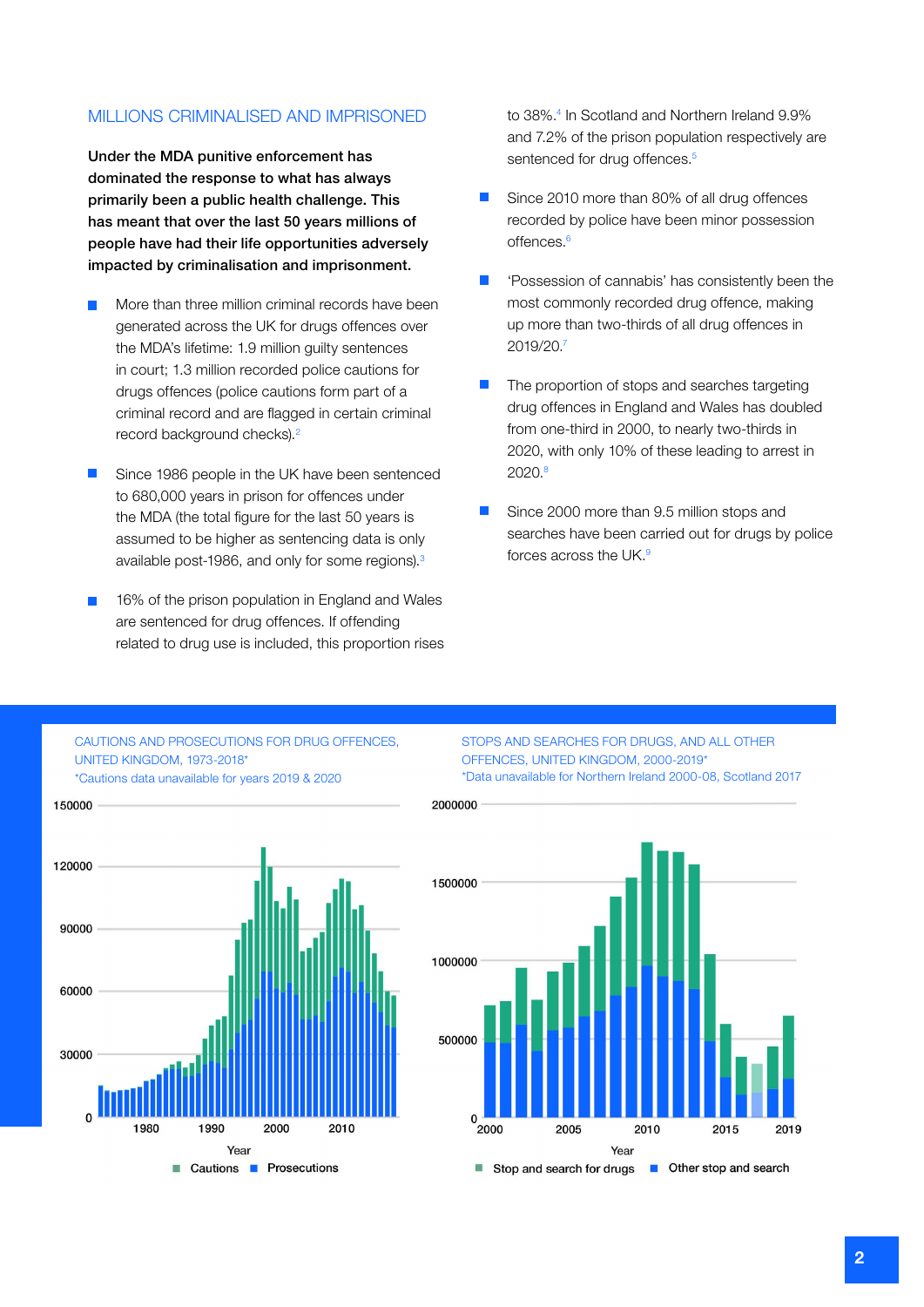## BILLIONS WASTED ON FAILED ENFORCEMENT

£6.9 billion a year is spent across the criminal justice system in England alone on dealing with drug offences and drug-related crime fuelled by the illegal trade (a UK-wide figure is not available). This spending is not subject to any routine evaluation of cost-effectiveness.10

£6.9 BILLION A YEAR IS SPENT ACROSS THE CRIMINAL JUSTICE SYSTEM IN ENGLAND ALONE ON DEALING WITH DRUG AND DRUG-RELATED OFFENCES

- £1.4 billion is spent annually enforcing drug laws in England alone, with £690 million spent on drugrelated police enforcement costs, and an additional £733 million across the criminal justice system (courts, prisons, probation etc).11
- An additional £5.5 billion is spent annually in England alone, on the criminal justice costs of drug-related crime (including acquisitive property crime to fundraise to buy illegal drugs) according to the Government's recent Independent Review of Drugs.<sup>12</sup>

## ENTRENCHED RACIAL DISPROPORTIONALITY IN DRUG POLICING

Minority groups, and in particular young Black males, have long been subject to disproportionate levels of drug-related police stop and search, arrest and prosecution on arrest. Data from earlier in the life of the MDA is not available, but more contemporary data paints a clear picture of the extent of this long-standing problem.

- Black people were 8.3 times more likely to be stopped and searched for drugs than white people in 2019/20 (but use drugs at similar or lower rates).<sup>13</sup>
- Black people in England and Wales made up 16% of all stops and searches for drugs in 2019/20, despite making up only 3% of the population.<sup>14</sup>
- Black people are eight times more likely than white people to be prosecuted for drug offences postarrest.15
- Black and Asian people were convicted of cannabis possession at 11.8 and 2.4 times the rate of white people respectively. 25% of those convicted of cannabis possession are Black.16

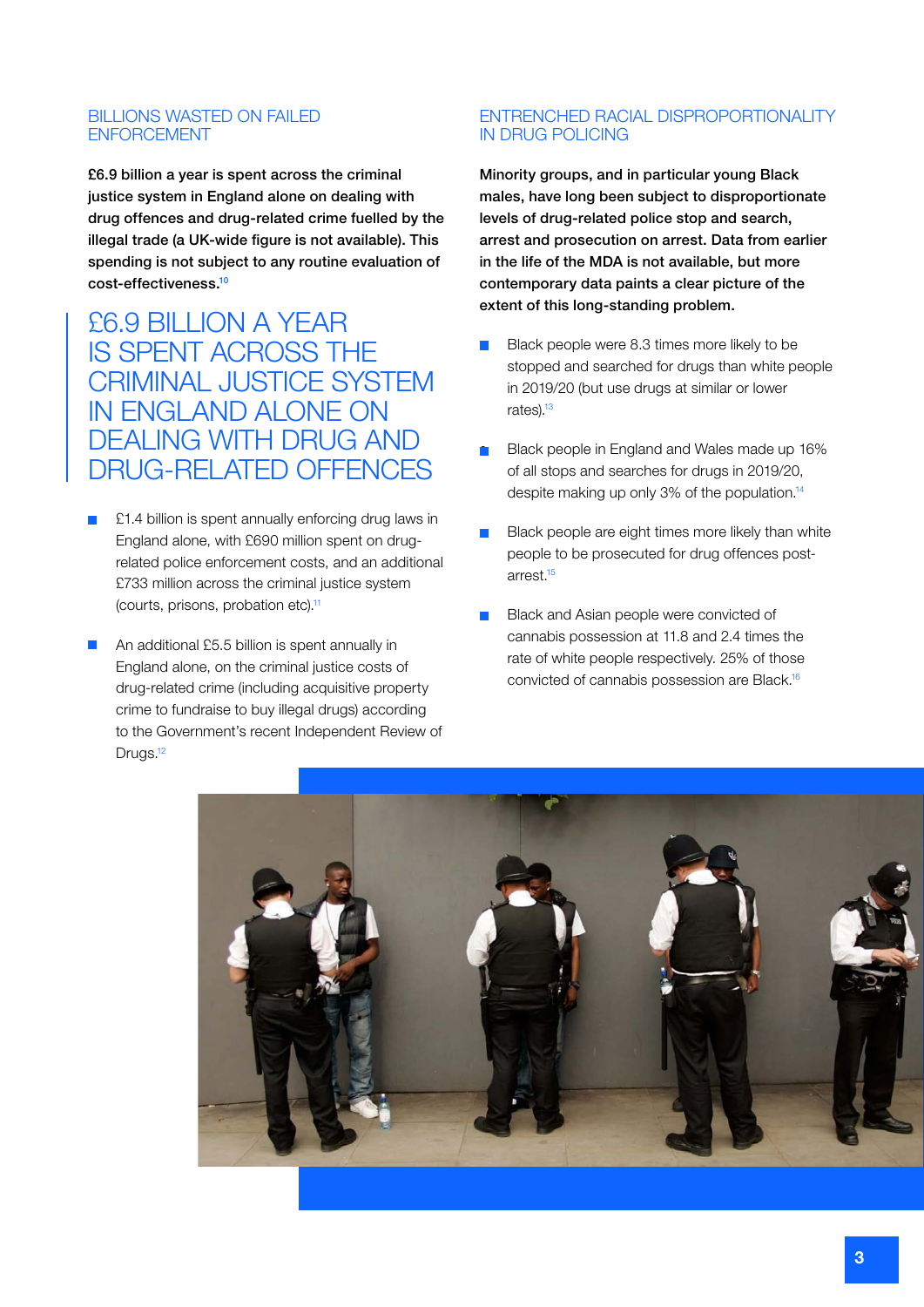



## A RISING TIDE OF AVOIDABLE DRUG-RELATED DEATHS

The starkest indicator of the UK's failing drug policy is drug-related deaths, which have risen dramatically over the lifetime of the MDA, particularly in the 1990s, and again since 2011.

- In England and Wales there were around 100 drugrelated deaths recorded in 1971. In 2020 there were 2,996.17
- **There were 4,553 drug-related deaths across the** UK in 2020, more than tripling from 1,218 in 1994.<sup>18</sup>
- $\blacksquare$  The UK drug-related death rate is 4.5 times the EU average, while Scotland's is more than 16 times the EU average.<sup>19</sup>
- Scotland's drug-related deaths have increased 6-fold since 1994 from 244 deaths to 1,339, reaching record numbers for the eighth year in a row in 2020.20

## INCREASING LEVELS OF DRUG USE

A key aim of the MDA has been to reduce levels of illegal drug use through enforcement, targeting both people who use drugs and illegal drug supply. However, over the course of the past 50 years, levels of drug use have risen dramatically. Drug use in the UK is the highest of any country in Western Europe.

- **In England alone, the number of people using** heroin has risen from under 10,000 in 1971 to 260,000 today. This represents a more than 25 fold increase.<sup>21</sup>
- Since 1971 cannabis use has increased by more than 5-fold, with more than 2.5 million people in England and Wales using cannabis in 2019.<sup>22</sup>
- By 2019, three million people used drugs in England and Wales, including almost one million people who used cocaine.<sup>23</sup>
- Annual MDMA (ecstasy) use rose from zero in the mid-1980s to half a million people in 2019, this is despite MDMA being classified as a Class A substance since 1977.<sup>24</sup>
- The annual prevalence of any illegal drug use in Scotland has risen from 9% in 1996 to 13.5% in 2019.25

UNDER THE MISUSE OF DRUGS ACT: CANNABIS USE HAS INCREASED 5-FOLD, AND HEROIN USE HAS INCREASED 25-FOLD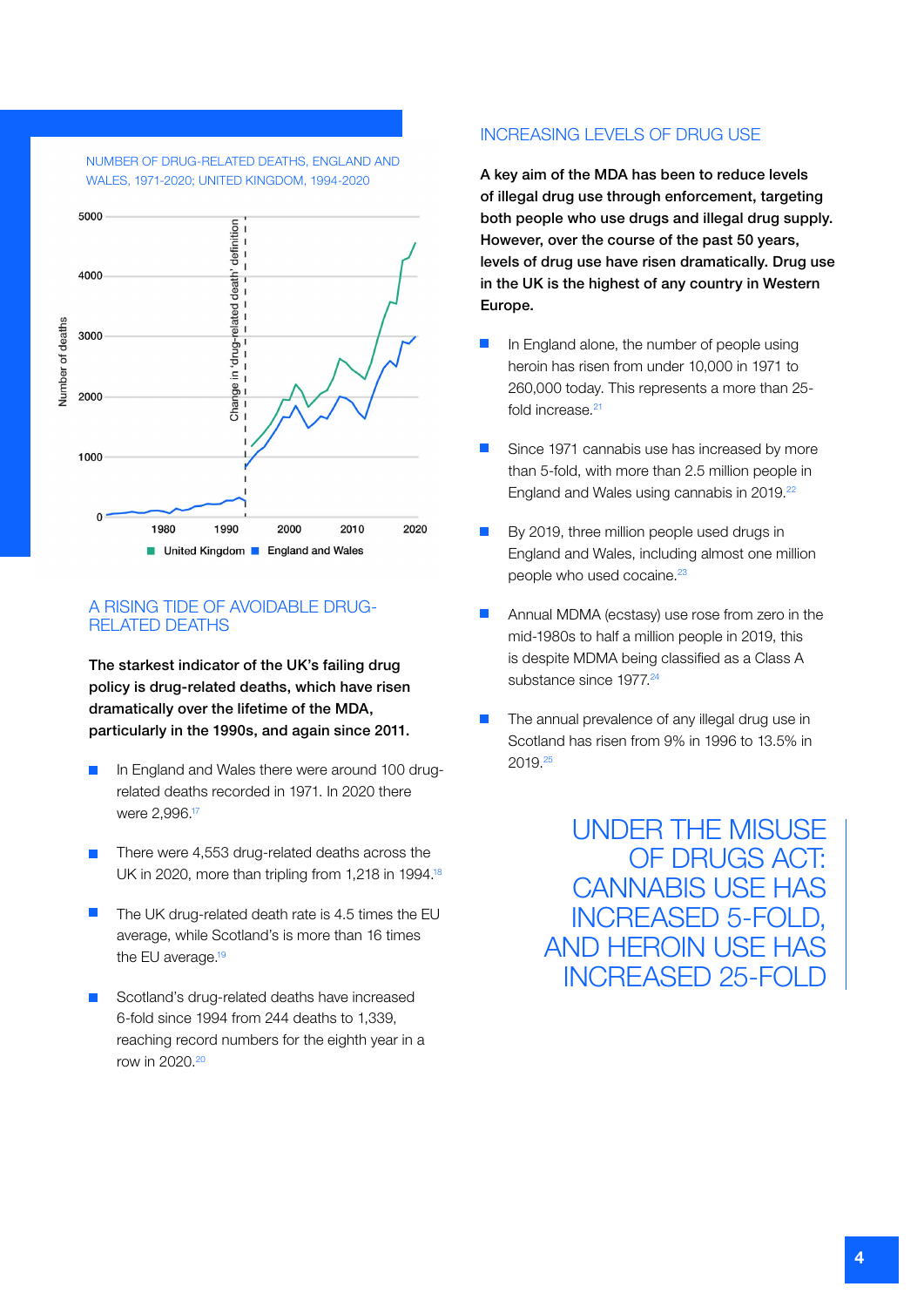#### SEIZURES (QUANTITY) OF CANNABIS, HEROIN AND COCAINE RESPECTIVELY BY POLICE AND BORDER FORCE, UNITED KINGDOM, 1973-2017



#### DRUG SEIZURE 'SUCCESSES' OBSCURE LONG-TERM FAILURE TO REDUCE **AVAIL ABILITY**

Substantial police, customs and military resources have been deployed to interdict drug supply both domestically and internationally in attempts to reduce the availability of drugs. Drug seizures are routinely celebrated by police and politicians as 'preventing drugs from reaching the streets'. Despite the centrality of availability reduction in enforcement narratives and successive drug strategies, no formal availability measures have ever been established, collected or published.26However, in contrast to the proclaimed success related to seizures, data showing falling prices and rising purity all point to a reality of rising availability.

INDEX TRENDS OF POTENCY AND PRICE OF COCAINE AND CANNABIS ACROSS EUROPE, 2009-2019



**• Drug seizure trends are volatile and hard to** interpret, but have tended to track, rather than impact on, prevalence of use. Seizures of cannabis, heroin and cocaine all follow a similar trend, having increased significantly between 1990 and the early 2000s, and subsequently decreased. However, the quantity of cocaine seized has risen again since 2011.

## INCREASING DRUG AVAILABILITY, RISING POTENCY, AND FALLING PRICE

The data on drug price and potency has been inconsistently gathered or made available in the UK. EU data, however, provides a clearer picture of how the regional markets, within which the UK remains a key actor, have shifted over the past decade - with a trend towards rising potency, which increases risk, paired with stable or falling price, which increases affordability.

- Across Europe, MDMA content in ecstasy pills and THC content in cannabis (THC is the main psychoactive compound) has more than doubled since 2009, while prices remain relatively unchanged.<sup>27</sup>
- Between the mid-1970s and mid-90s, the UK price of cocaine fell by between two-thirds and three quarters.28
- Between 1990 and 2004 the average cocaine purity from police seizures in the UK fluctuated around 50%. In 2009 purity fell to a low of 20% before increasing to the highest level on record in 2018 at 63%.<sup>29</sup>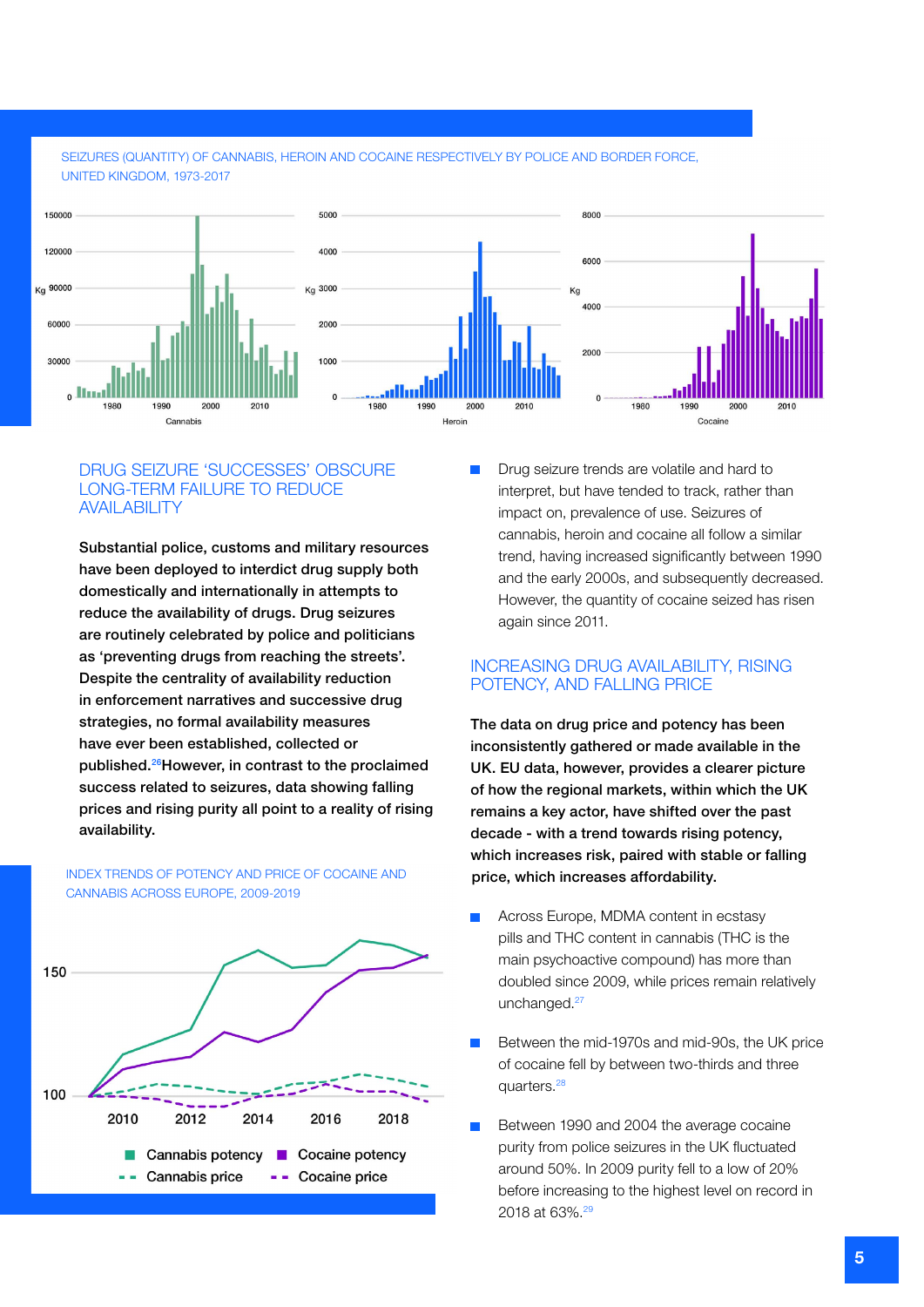### **REFERENCES**

<sup>1</sup> Home Office (2020). Review of Drugs: Executive Summary. p.5. [https://assets.publishing.service.gov.uk/](https://assets.publishing.service.gov.uk/government/uploads/system/uploads/attachment_data/file/897786/2SummaryPhaseOne+foreword200219.pdf) [government/uploads/system/uploads/attachment\\_data/](https://assets.publishing.service.gov.uk/government/uploads/system/uploads/attachment_data/file/897786/2SummaryPhaseOne+foreword200219.pdf) [file/897786/2SummaryPhaseOne+foreword200219.pdf](https://assets.publishing.service.gov.uk/government/uploads/system/uploads/attachment_data/file/897786/2SummaryPhaseOne+foreword200219.pdf)

<sup>2</sup> This figure includes both police cautions and prosecutions. Some data is missing, including cautions data for England and Wales for 2019 and 2020, cautions and prosecutions data for Northern Ireland and Scotland, 2003-2006 and 2007- 2008 respectively. [Transform data available on request]

<sup>3</sup> This incomplete total figure includes United Kingdom 1986-1996; England and Wales 1997-2020; Scotland 1997-2019; data currently not available for Northern Ireland.

4 Ministry of Justice; HM Prison Service (2021). Offender Management statistics quarterly: January to March 2021. [https://www.gov.uk/government/statistics/offender](https://www.gov.uk/government/statistics/offender-management-statistics-quarterly-january-to-march-2021)[management-statistics-quarterly-january-to-march-2021](https://www.gov.uk/government/statistics/offender-management-statistics-quarterly-january-to-march-2021); Home Office (2020). Review of Drugs, p.102.

<sup>5</sup> Scottish Government (2021). Scottish Prison Population Statistics: Legal Status, 2019-20. [https://www.gov.scot/](https://www.gov.scot/publications/scottish-prison-population-statistics-legal-status-2019-20/pages/6/) [publications/scottish-prison-population-statistics-legal](https://www.gov.scot/publications/scottish-prison-population-statistics-legal-status-2019-20/pages/6/)[status-2019-20/pages/6/;](https://www.gov.scot/publications/scottish-prison-population-statistics-legal-status-2019-20/pages/6/) NISRA (2021). The Northern Ireland Prison Population 2020/21 [https://assets.publishing.](https://assets.publishing.service.gov.uk/government/uploads/system/uploads/attachment_data/file/1018418/Northern-Ireland-Prison-Population-2020-21.pdf) [service.gov.uk/government/uploads/system/uploads/](https://assets.publishing.service.gov.uk/government/uploads/system/uploads/attachment_data/file/1018418/Northern-Ireland-Prison-Population-2020-21.pdf) [attachment\\_data/file/1018418/Northern-Ireland-Prison-](https://assets.publishing.service.gov.uk/government/uploads/system/uploads/attachment_data/file/1018418/Northern-Ireland-Prison-Population-2020-21.pdf)[Population-2020-21.pdf](https://assets.publishing.service.gov.uk/government/uploads/system/uploads/attachment_data/file/1018418/Northern-Ireland-Prison-Population-2020-21.pdf)

6 Shiner M., Carre Z., Delsol R., Eastwood N. (2018). The Colour of Injustice: 'Race', drugs and law enforcement in England and Wales p.10. StopWatch, LSE, Release. P.10. [https://www.release.org.uk/sites/default/files/pdf/](https://www.release.org.uk/sites/default/files/pdf/publications/The%20Colour%20of%20Injustice.pdf) [publications/The%20Colour%20of%20Injustice.pdf](https://www.release.org.uk/sites/default/files/pdf/publications/The%20Colour%20of%20Injustice.pdf)

7 Commons Library Briefing (2020). Drug crime: Statistics for England and Wales. p.14. [https://researchbriefings.files.](https://researchbriefings.files.parliament.uk/documents/CBP-9039/CBP-9039.pdf) [parliament.uk/documents/CBP-9039/CBP-9039.pdf](https://researchbriefings.files.parliament.uk/documents/CBP-9039/CBP-9039.pdf) 

<sup>8</sup> Transform data available on request

<sup>9</sup> Transform data available on request

10 See for example: ACMD (2017). Drug strategy 2016: development review. [https://www.gov.uk/government/](https://www.gov.uk/government/publications/drug-strategy-2016-development-review) [publications/drug-strategy-2016-development-review;](https://www.gov.uk/government/publications/drug-strategy-2016-development-review) HM Government (2017) An evaluation of the Government's Drug Strategy 2010 [https://assets.publishing.service.gov.uk/](https://assets.publishing.service.gov.uk/government/uploads/system/uploads/attachment_data/file/628100/Drug_Strategy_Evaluation.PDF) [government/uploads/system/uploads/attachment\\_data/](https://assets.publishing.service.gov.uk/government/uploads/system/uploads/attachment_data/file/628100/Drug_Strategy_Evaluation.PDF) [file/628100/Drug\\_Strategy\\_Evaluation.PDF](https://assets.publishing.service.gov.uk/government/uploads/system/uploads/attachment_data/file/628100/Drug_Strategy_Evaluation.PDF) 

<sup>11</sup> Data on enforcement costs is currently unavailable for Wales, Scotland and Northern Ireland. Home Office (2020). Review of Drugs - evidence relating to drug use, supply and effects, including current and future risks. p.16. [https://assets.](https://assets.publishing.service.gov.uk/government/uploads/system/uploads/attachment_data/file/882953/Review_of_Drugs_Evidence_Pack.pdf) [publishing.service.gov.uk/government/uploads/system/](https://assets.publishing.service.gov.uk/government/uploads/system/uploads/attachment_data/file/882953/Review_of_Drugs_Evidence_Pack.pdf) [uploads/attachment\\_data/file/882953/Review\\_of\\_Drugs\\_](https://assets.publishing.service.gov.uk/government/uploads/system/uploads/attachment_data/file/882953/Review_of_Drugs_Evidence_Pack.pdf) [Evidence\\_Pack.pd](https://assets.publishing.service.gov.uk/government/uploads/system/uploads/attachment_data/file/882953/Review_of_Drugs_Evidence_Pack.pdf)

<sup>12</sup> Home Office (2020). Review of Drugs. p.16.

<sup>13</sup> HMICFRS (2021). Disproportionate use of police powers. p.30. [https://www.justiceinspectorates.gov.uk/hmicfrs/](https://www.justiceinspectorates.gov.uk/hmicfrs/wp-content/uploads/disproportionate-use-of-police-powers-spotlight-on-stop-search-and-use-of-force.pdf) [wp-content/uploads/disproportionate-use-of-police-powers](https://www.justiceinspectorates.gov.uk/hmicfrs/wp-content/uploads/disproportionate-use-of-police-powers-spotlight-on-stop-search-and-use-of-force.pdf)[spotlight-on-stop-search-and-use-of-force.pdf;](https://www.justiceinspectorates.gov.uk/hmicfrs/wp-content/uploads/disproportionate-use-of-police-powers-spotlight-on-stop-search-and-use-of-force.pdf) Shiner, M., Carre, Z., Delsol, R., Eastwood, N. (2018). The Colour of Injustice: 'Race', drugs and law enforcement in England and Wales. StopWatch, LSE, Release. p.3.

<sup>14</sup> Home Office (2020). Police powers and procedures, England and Wales, year ending March 2020. [https://www.](https://www.gov.uk/government/statistics/police-powers-and-procedures-england-and-wales-year-ending-31-march-2020) [gov.uk/government/statistics/police-powers-and-procedures](https://www.gov.uk/government/statistics/police-powers-and-procedures-england-and-wales-year-ending-31-march-2020)[england-and-wales-year-ending-31-march-2020](https://www.gov.uk/government/statistics/police-powers-and-procedures-england-and-wales-year-ending-31-march-2020) 

15 Shiner, M., Carre, Z., Delsol, R., Eastwood, N. (2018). The Colour of Injustice. p.viii. [https://www.release.org.uk/sites/](https://www.release.org.uk/sites/default/files/pdf/publications/The%20Colour%20of%20Injustice.pdf)

[default/files/pdf/publications/The%20Colour%20of%20](https://www.release.org.uk/sites/default/files/pdf/publications/The%20Colour%20of%20Injustice.pdf) [Injustice.pdf](https://www.release.org.uk/sites/default/files/pdf/publications/The%20Colour%20of%20Injustice.pdf) 

16 Shiner, M., Carre, Z., Delsol, R., Eastwood, N.(2018). The Colour of Injustice. p.42.

<sup>17</sup> Data for England and Wales pre-1994 is not directly comparable to the ONS standard definition of 'drug misuse' after this point, however it still provides a picture of the overall trend of drug-related deaths across the fifty years. Drug-related death data for 1971-1993 is taken from the 20th Century Mortality Files, using the more narrow definition of 'drug dependence'. For 1971, the drug-related death figure is 38.

<sup>18</sup> ONS (2021). Drug-related deaths by local authority, England and Wales. [https://www.ons.gov.uk/](https://www.ons.gov.uk/peoplepopulationandcommunity/birthsdeathsandmarriages/deaths/datasets/drugmisusedeathsbylocalauthority) [peoplepopulationandcommunity/birthsdeathsandmarriages/](https://www.ons.gov.uk/peoplepopulationandcommunity/birthsdeathsandmarriages/deaths/datasets/drugmisusedeathsbylocalauthority) [deaths/datasets/drugmisusedeathsbylocalauthority](https://www.ons.gov.uk/peoplepopulationandcommunity/birthsdeathsandmarriages/deaths/datasets/drugmisusedeathsbylocalauthority)

19 (Cases per million) EMCDDA (2021). European Drug Report 2021: Trends and developments. p.52. [https://www.emcdda.](https://www.emcdda.europa.eu/publications/edr/trends-developments/2021_en) [europa.eu/publications/edr/trends-developments/2021\\_en](https://www.emcdda.europa.eu/publications/edr/trends-developments/2021_en); (Cases per million); ONS (2021). Drug-related deaths by local authority, England and Wales. https://www.ons.gov.uk/ peoplepopulationandcommunity/birthsdeathsandmarriages/ deaths/datasets/drugmisusedeathsbylocalauthority; NRS (2021). Drug-related Deaths in Scotland in 2020. https:// www.nrscotland.gov.uk/statistics-and-data/statistics/ statistics-by-theme/vital-events/deaths/drug-relateddeaths-in-scotland/2020; NISRA (2021). Drug-related and drug-misuse deaths 2009-2019. [https://www.nisra.](https://www.nisra.gov.uk/publications/drug-related-and-drug-misuse-deaths-2009-2019) [gov.uk/publications/drug-related-and-drug-misuse](https://www.nisra.gov.uk/publications/drug-related-and-drug-misuse-deaths-2009-2019)[deaths-2009-2019](https://www.nisra.gov.uk/publications/drug-related-and-drug-misuse-deaths-2009-2019) 

20 NRS (2021). Drug-related deaths in Scotland in 2020. [https://www.nrscotland.gov.uk/statistics-and-data/statistics/](https://www.nrscotland.gov.uk/statistics-and-data/statistics/statistics-by-theme/vital-events/deaths/drug-related-deaths-in-scotland/2020) [statistics-by-theme/vital-events/deaths/drug-related-deaths](https://www.nrscotland.gov.uk/statistics-and-data/statistics/statistics-by-theme/vital-events/deaths/drug-related-deaths-in-scotland/2020)[in-scotland/2020](https://www.nrscotland.gov.uk/statistics-and-data/statistics/statistics-by-theme/vital-events/deaths/drug-related-deaths-in-scotland/2020)

<sup>21</sup> The Home Office Addicts Index; Home Office (2020). Review of Drugs. p.8.

22 Hickman, M., Vickerman, P., Macleod, J., Kirkbride, J.; Jones P.B. (2007). Cannabis and schizophrenia: model projections of the impact of the rise in cannabis use on historical and future trends in schizophrenia in England and Wales; Home Office (2020). Review of Drugs. p.11.

<sup>23</sup> Home Office (2020). Review of Drugs. p.5; p.10.

<sup>24</sup> Crime Survey England and Wales (2020). Drug misuse in England and Wales: year ending March 2020. [https://www.](https://www.ons.gov.uk/peoplepopulationandcommunity/crimeandjustice/datasets/drugmisuseinenglandandwalesappendixtable) [ons.gov.uk/peoplepopulationandcommunity/crimeandjustice/](https://www.ons.gov.uk/peoplepopulationandcommunity/crimeandjustice/datasets/drugmisuseinenglandandwalesappendixtable) [datasets/drugmisuseinenglandandwalesappendixtable](https://www.ons.gov.uk/peoplepopulationandcommunity/crimeandjustice/datasets/drugmisuseinenglandandwalesappendixtable)

<sup>25</sup> Drug Misuse in Scotland: Findings from the 2000 Scottish Crime Survey. [https://webarchive.nrscotland.](https://webarchive.nrscotland.gov.uk/20200116122421/https://www2.gov.scot/Publications/2002/05/14397/1180) [gov.uk/20200116122421/https://www2.gov.scot/](https://webarchive.nrscotland.gov.uk/20200116122421/https://www2.gov.scot/Publications/2002/05/14397/1180) [Publications/2002/05/14397/1180;](https://webarchive.nrscotland.gov.uk/20200116122421/https://www2.gov.scot/Publications/2002/05/14397/1180) Scottish Crime and Justice Survey, editions 2008/09-2019/20

 $26$  Seizure figures need to be interpreted with caution. They have had little or no impact on meaningful outcome measures of availability. See: Werb D., Kerr T., et. al. (2013). The temporal relationship between drug supply indicators: an audit of international government surveillance systems.

27 EMCDDA (2021). European Drug Report 2021. p.17;p.24.

<sup>28</sup> Corkery, J. (2000). Snowed under: Is it the real thing? Druglink (May/June 2000) [https://www.drugwise.org.uk/wp](https://www.drugwise.org.uk/wp-content/uploads/cocaine-dossier.pdf)[content/uploads/cocaine-dossier.pdf](https://www.drugwise.org.uk/wp-content/uploads/cocaine-dossier.pdf)

29 Schifano, F., Corkery, J. (2008) Cocaine/crack cocaine consumption, treatment demand, seizures, related offences, prices, average purity levels and deaths in the UK (1990– 2004). Journal of Psychopharmacology 22(1) (2008) 71–79